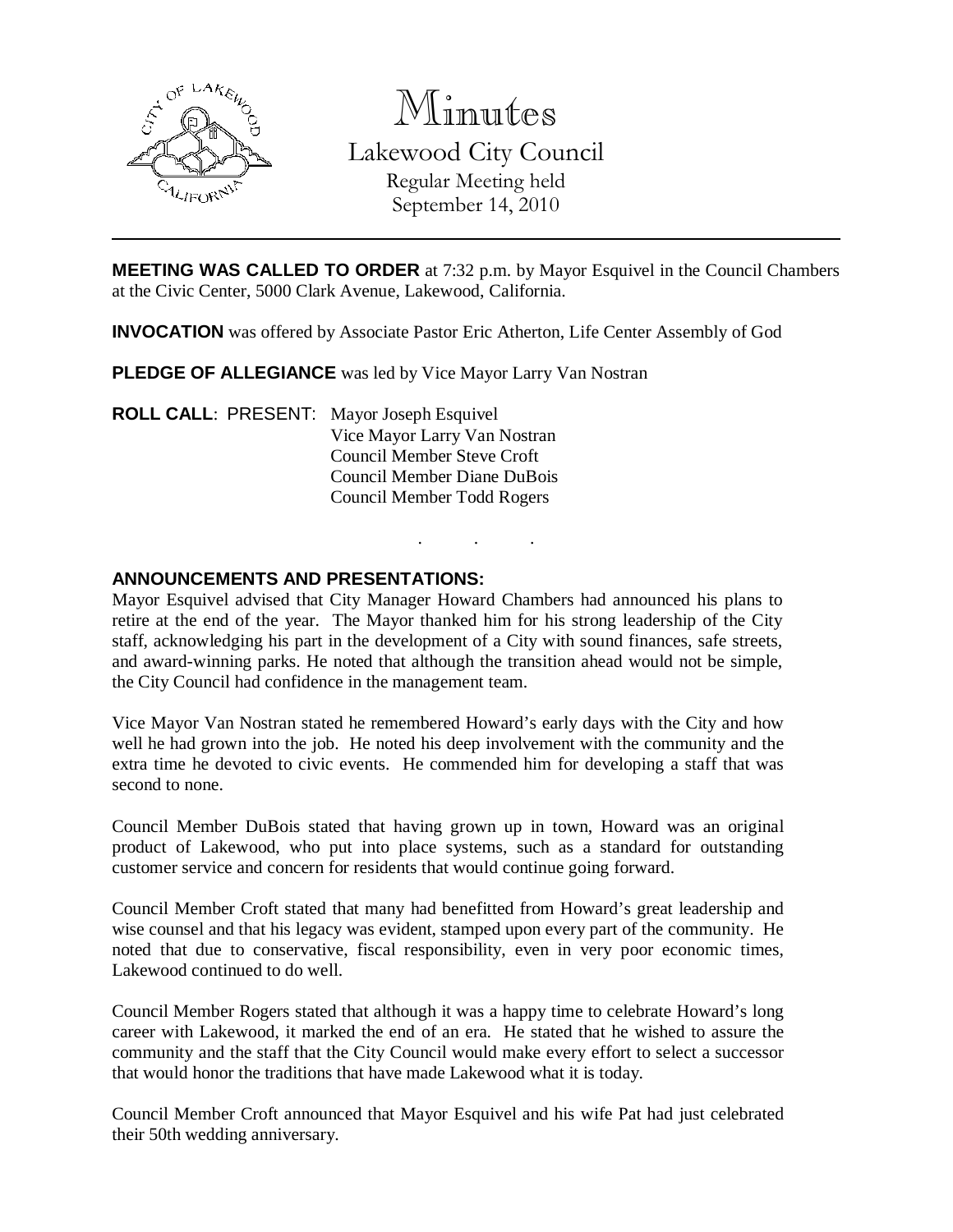City Council Minutes September 14, 2010 Page 2

#### **ROUTINE ITEMS:**

COUNCIL MEMBER DUBOIS MOVED AND COUNCIL MEMBER CROFT SECONDED TO APPROVE ROUTINE ITEMS 1 THROUGH 5.

- RI-1 Approval of Minutes of the Meeting held August 24, 2010
- RI-2 Approval of Personnel Transactions
- RI-3 Approval of Registers of Demands
- RI-4 RESOLUTION NO. 2010-55; A RESOLUTION OF THE CITY COUNCIL OF THE CITY OF LAKEWOOD ORDERING THE COSTS OF ABATEMENT TO BE A SPECIAL ASSESSMENT LIEN AGAINST THE PARCEL OF LAND COMMONLY KNOWN AS 5938 CLARK AVENUE, LAKEWOOD, CALIFORNIA
- RI-5 Approval of Change Orders for Public Works Project No. 09-5, Demolition for Scattered Lot Acquisition Program

UPON ROLL CALL VOTE, THE MOTION WAS APPROVED:

AYES: COUNCIL MEMBERS: Van Nostran, DuBois, Croft, Rogers and Esquivel NAYS: COUNCIL MEMBERS: None

## **1.1 • AWARD OF BID FOR PUBLIC WORKS PROJECT NO. 09-4, STREET RESURFACING IN CENTRALIA STREET**

. . .

Public Works Director Lisa Rapp displayed slides and made a presentation based on the memo in the agenda. She noted that since the year 2000, 95 percent of Lakewood's 196 miles of streets and alleys had been resurfaced. She reported that the City had received funding for street projects through the Federal American Recovery and Reinvestment Act (ARRA) and that following the completion of work on South Street and on Bloomfield Avenue, not all funds had been expended. The proposed project for street resurfacing in Centralia Street was qualified for use of the remaining funds, with the balance of the project funds coming from Federal STPL, Proposition C and Measure R funds. She stated that nine bids had been received for the Centralia Pavement Rehab project, which was scheduled to begin in early October and be completed early in December. It was the recommendation of staff that the City Council adopt the plans, specifications and working details for Public Works Project No. 09-04; award a contract to the low bidder, R.J. Noble Company, in the amount of \$927,454; authorize staff to approve a cumulative total of contract change orders, as needed, not to exceed \$100,000; authorize staff to approve a proposal from Willdan to provide construction management for the project in the amount of \$129,500; and authorize the use of \$100,000 in Measure R funds, subject to approval by the Metropolitan Transit Authority.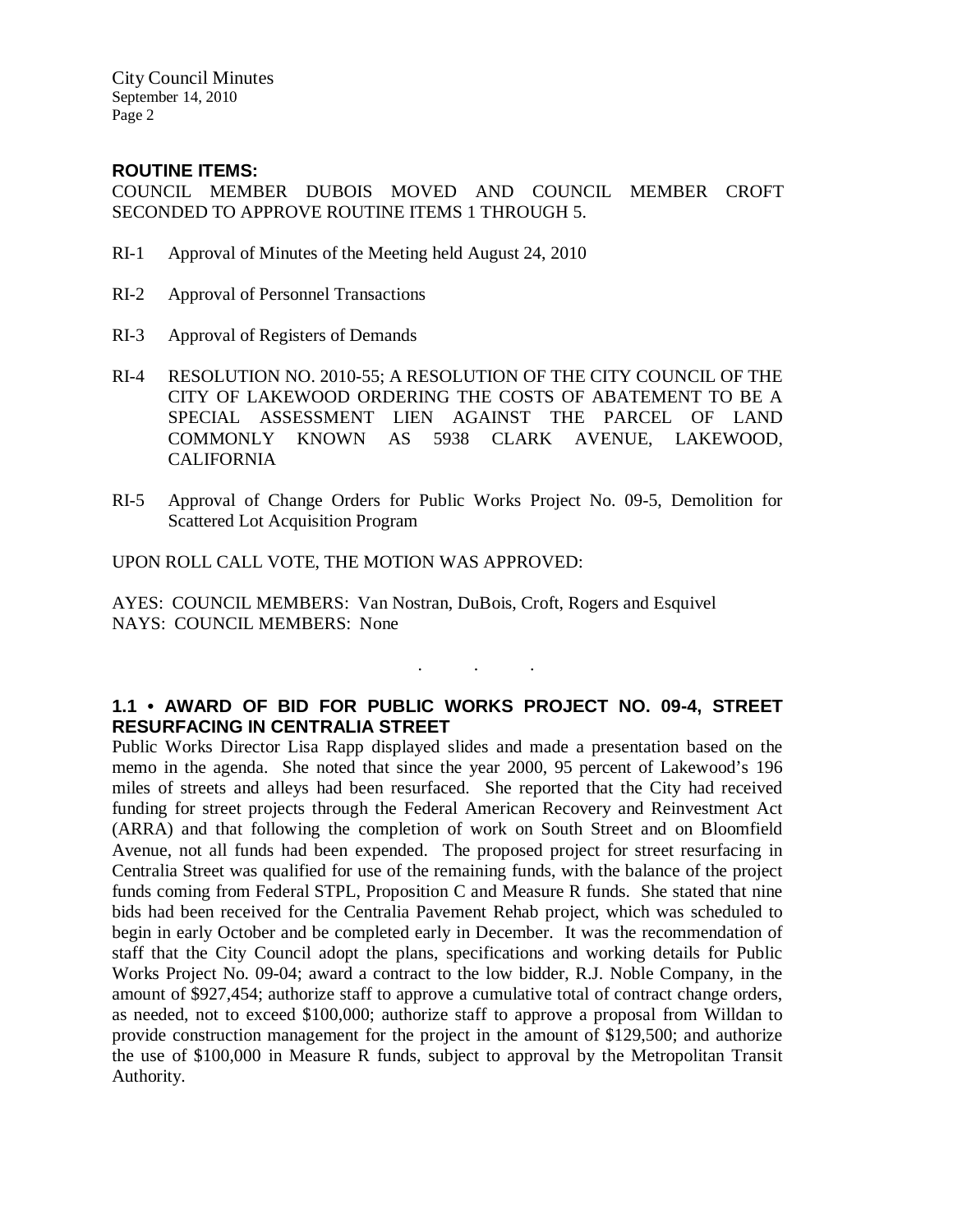## **1.1 • AWARD OF BID FOR PUBLIC WORKS PROJECT NO. 09-4, STREET RESURFACING IN CENTRALIA STREET** - Continued

Council Member Croft commended staff for getting the most out of the funding available and for the ability to get in, get the work completed, and get back out quickly.

Responding to a question from Vice Mayor Van Nostran, Ms. Rapp stated they were extremely happy with the performance of the rubberized asphalt and would continue to use the product in street resurfacing.

Mayor Esquivel opened the public hearing at 7:57 p.m. and called for anyone in the audience wishing to address the City Council on this matter. There was no response.

VICE MAYOR VAN NOSTRAN MOVED AND COUNCIL MEMBER DUBOIS SECONDED TO APPROVE STAFF'S RECOMMENDATIONS. UPON ROLL CALL VOTE, THE MOTION WAS APPROVED:

. . .

AYES: COUNCIL MEMBERS: Van Nostran, DuBois, Croft, Rogers and Esquivel NAYS: COUNCIL MEMBERS: None

#### **2.1 • IN SUPPORT OF ESTABLISHING BUSINESS FRIENDLY PRINCIPLES**

Assistant City Manager Lisa Novotny displayed a video and made a presentation based on the memo in the agenda. She stated the Southern California Association of Governments (SCAG) was proposing that cities adopt Business Friendly Principles to show elected officials in Sacramento that cities were committed to working together to eliminate impediments to economic growth in Southern California. She reported that having been nominated in 2009 by the Los Angeles Economic Development Corporation as a business friendly city, Lakewood's philosophy aligned well with the SCAG objectives. It was the recommendation of staff that the City Council adopt the proposed resolution supporting Business Friendly Principles.

RESOLUTION NO. 2010-56; A RESOLUTION OF THE CITY COUNCIL OF THE CITY OF LAKEWOOD IN SUPPORT OF ESTABLISHING BUSINESS FRIENDLY PRINCIPLES

COUNCIL MEMBER DUBOIS MOVED AND COUNCIL MEMBER CROFT SECONDED TO ADOPT RESOLUTION NO. 2010-56. UPON ROLL CALL VOTE, THE MOTION WAS APPROVED:

AYES: COUNCIL MEMBERS: Van Nostran, DuBois, Croft, Rogers and Esquivel NAYS: COUNCIL MEMBERS: None

. . .